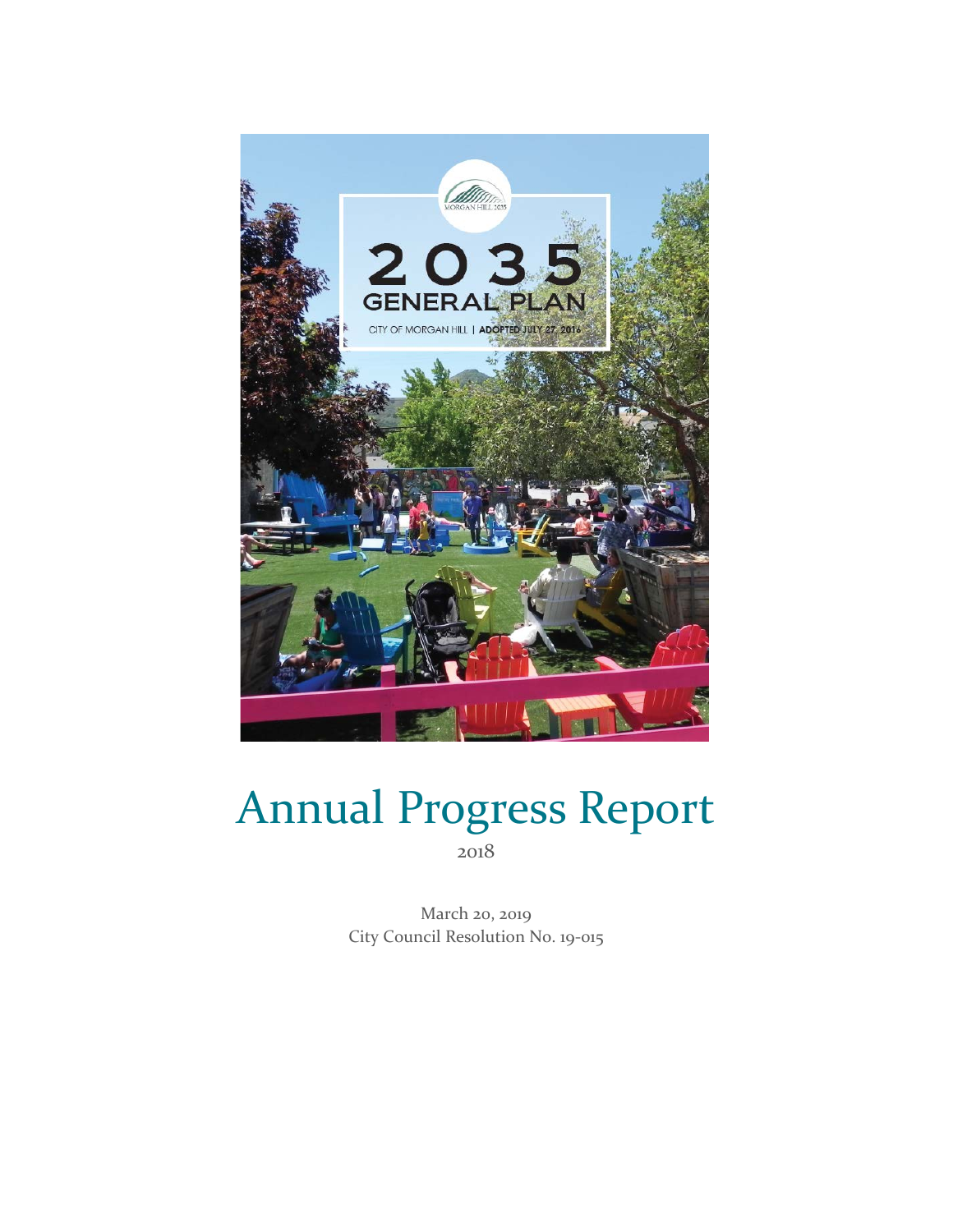# 1. Introduction

On July 27, 2016 the Morgan Hill 2035 General Plan was adopted by City Council [Resolution No. 16-128.](http://ca-morganhill2.civicplus.com/DocumentCenter/View/19482) The Morgan Hill 2035 General Plan is a comprehensive update of the City's 2001 General Plan.

The General Plan incorporates the City's Housing Element, which was adopted by City Council on February 18, 2015 and certified by the State Housing and Community Development Department (HCD) in April 2015.

With voter approval of Measure S, the City's Residential Development Control System (RDCS) on November 8, 2016, the RDCS Ordinance (Ordinance No. 2229 New Series) became effective. The RDCS Ordinance amended the General Plan text to be consistent with the provisions of Measure S.

On December 6, 2017 the City Council adopted [Resolution No. 17-098](https://www.morgan-hill.ca.gov/DocumentCenter/View/22471) approving General Plan Land Use and Text Amendments (File Nos. GPA2017-0001 and GPA2017-0002) to correct miscellaneous Land Use Map, figure, and text errors.

Government Code Section 65400 mandates that certain cities and all 58 counties submit an annual progress report (APR) on the status of the General Plan and progress on its implementation to their legislative bodies, the Governor's Office of Planning and Research (OPR) and the Department of Housing and Community Development (HCD) by April 1 of each year.

APRs must be presented to the local legislative body for its review and acceptance, usually as a consent or discussion item on a regular agenda.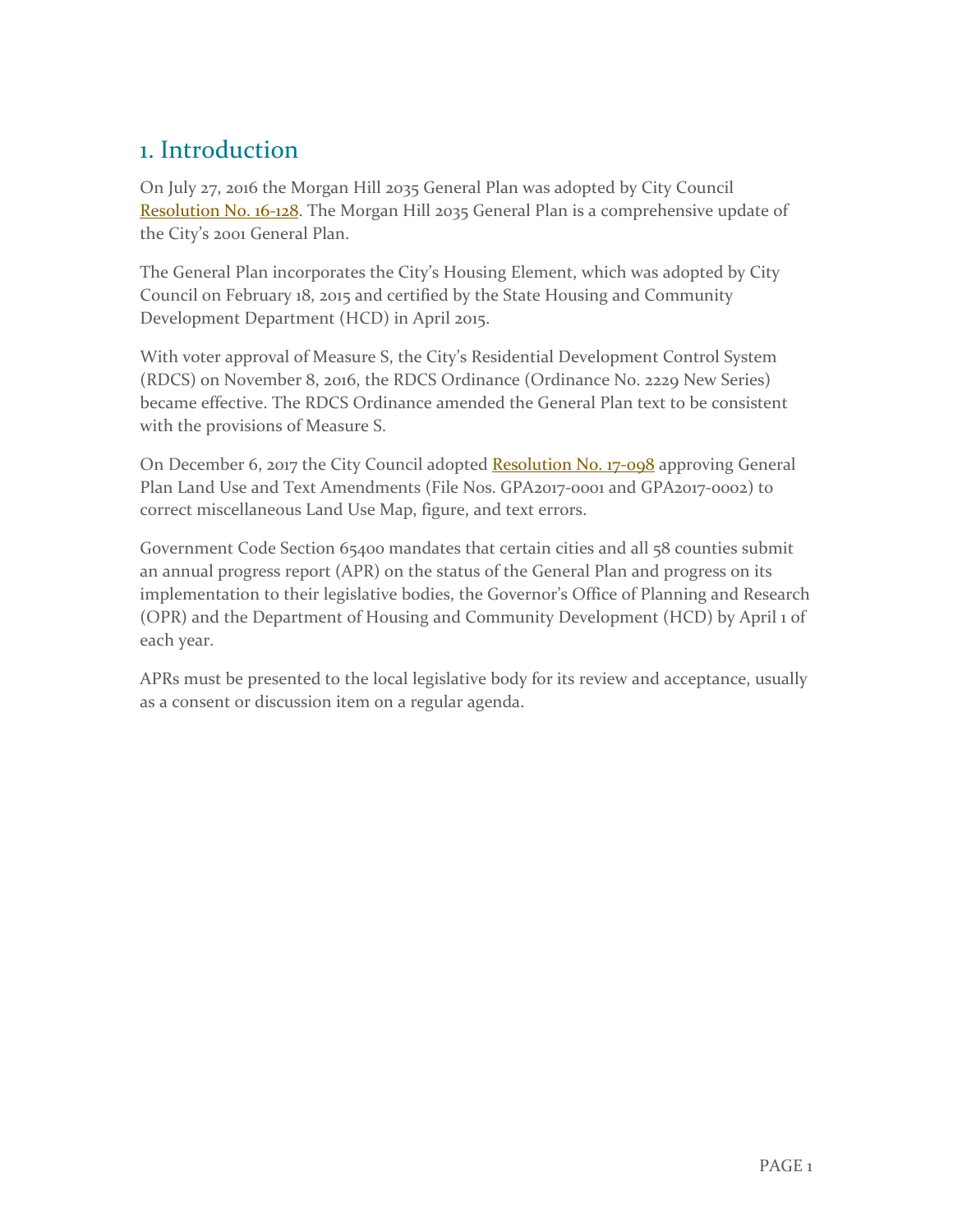# 2. Implementation Highlights by General Plan Element

# CITY AND NEIGHBORHOOD FORM ELEMENT

#### Development Services - Planning

- Adopted comprehensive Zoning  $(Title 18)$  Update June 6, 2018. *Goal CNF-1 An improved, effective, efficient, fair, equitable, flexible, and user-friendly planning and decision-making process.*
- Initiated preparation of "Annexation EIR" May 2018. *Goal CNF-4 Orderly and limited expansion of City boundaries.*
- Completed Monterey Corridor Market Study and Implementation Options April 2018 and near-term Block-Level Master Plan initiated for Mixed-Use Flex designated portions of Corridor August 2018.

*Goal CNF-13 Mixed use flex developments that include a variety of uses and forms to foster a dynamic urban environment.*

#### Geographic Information Services

• Completed update of new City **zoning map** and updated zoning-related ordinance information.

*Goal CNF-1 An improved, effective, efficient, fair, equitable, flexible, and user-friendly planning and decision-making process.*

#### HOUSING ELEMENT

• See Attached Housing Element Annual Progress Report

#### Development Services - Housing

- Evaluated the Housing Accountability Act and the relationship to the Residential Development Control System (RDCS) and placed an increased priority on the production of affordable housing units at assigned income levels by increasing affordability goals within the existing RDCS process.
- Evaluated Regional Housing Needs Allocation (RHNA) goals and RDCS projects in pipeline and determined the remaining housing goal for the current Housing Element Cycle is 115 Very Low Income.
- Modified RDCS Manual to support RHNA Goals unit deficit.
- Adopted a 15% Inclusionary Housing Ordinance, 10% required within the Downtown.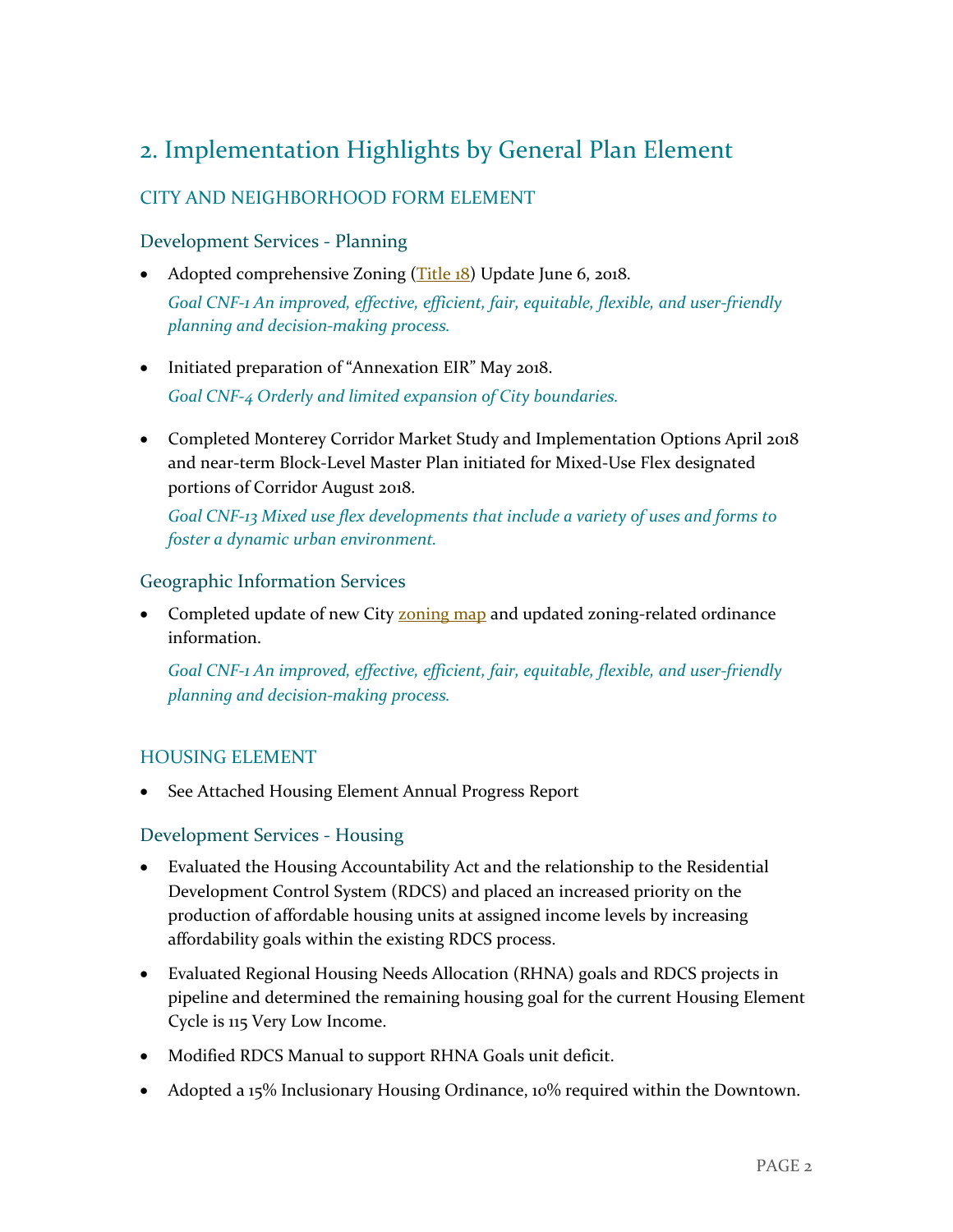- Increased Housing In-Lieu Fees.
- Monitored and refined of the Below Market Rate (BMR) Homeownership Program, adopted new guidelines, created BMR Program Application and Participation Guide – addressed transfers, owner's minimum return on down payment, ownership, and estate planning.

#### *Goal HE-1 Adequate new housing to meet the full range of future community housing needs, including affordability and accessibility.*

- Monitored Park Place rehabilitation near completion a 112-unit multifamily development home to 420 people. As turn-over occurs, some units are set aside for families transitioning out of temporary housing freeing-up nearby temporary units that are available for homeless families.
- Approved Eden Housing, Inc. recast and re-subordination of existing City loan for rehabilitation of Sycamore Glen Senior Affordable Housing apartment community which houses senior residents and consists of 20 one-bedroom units; estimate of repairs and upgrades approximately \$2.3 million.
- Approved Eden Housing, Inc. recast and re-subordination of existing City loans and ground leases for the future major rehabilitation of four affordable apartment communities: Skeels, Villa Ciolino, Willows, and Depot Commons.
- BMR Homeownership activities:
	- o Preserved two BMR units from foreclosure and bank sale
	- o Rehabilitated five re-sale BMR units prior to sale to new, qualified owners
	- o Held 20 BMR homebuyer orientation workshops for 563 attendees, which led to 225 lottery submissions (395 pre-application files opened)
	- o Held seven BMR homeowner workshops for 24 attendees
	- o Prepared BMR ownership restricted valuation calculations as requested for County Assessor
	- o Qualified 27 interested households for BMR ownership
	- o Prepared six re-subordination agreements to accommodate re-financing
	- o Held 15 lotteries for sale of 22 new BMR units, and eight lotteries for five resales
	- o Purchased 17545 Depot Street for use as temporary parking and eventual housing

### *Goal HE-2 Preservation and rehabilitation of the existing housing supply and Goal HE-3 Adequate housing for groups with special needs.*

• Residents moved into EAH affordable housing development scattered site - 41 new units designated for families and Transitional Age Youth (TAY) aging out of foster care and at risk of homelessness.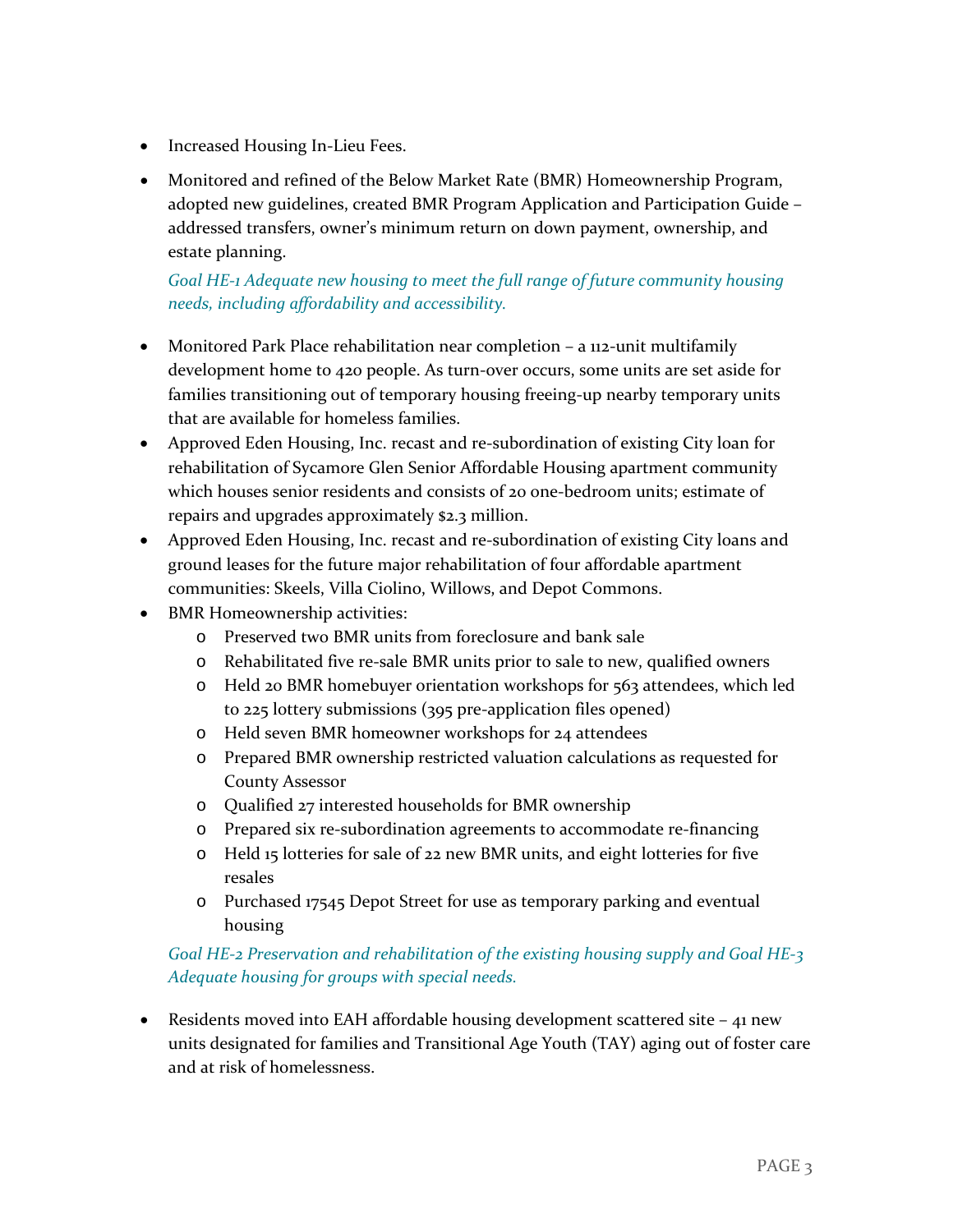- Urban Housing Communities (UHC) began construction of 39-unit affordable family housing development The Crossings.
- Evaluated potential opportunities for farmworker agricultural housing in South County with the County Planning Department and the Office of Supportive Housing on a potential City owned site.
- Worked closely with Code Compliance to approve the use of housing funds (maximum \$7,000) to be used for a three-day emergency hotel stay in the event that a household receives a notice of violation or "red tag" from City Code Compliance, resulting in a temporary and immediate homeless situation.
- Coordinated with two part-time County Homeless Outreach Workers to conduct interviews and assessments with homeless individuals within the City.
- Coordinated with County Rapid Rehousing Program, a Homeless Prevention (rental assistance) Program, to target families with children in the school district at risk of homelessness.
- Continued operation of the Safe Park Program (FOCUS), a collaboration and regional partnership with City Housing and Police teammates, Santa Clara County, Gilroy Compassion Center, and faith-based community volunteers. The program provides coordinated assessments and offers overnight accommodations at a local church for up to eight homeless families (25 people max) living in their cars.
- Assisted Catholic Charities with new Countywide House Sharing Program, a free roommate matching program that matches community members with underutilized homes with other residents who need an affordable option, usually in need of renting a room or house sharing.

*Goal HE-3 Adequate housing for groups with special needs.*

#### **Police**

• Continued Safe Parking Program in partnership with the faith-based community and Housing Division.

*Goal HE-3 Adequate housing for groups with special needs.*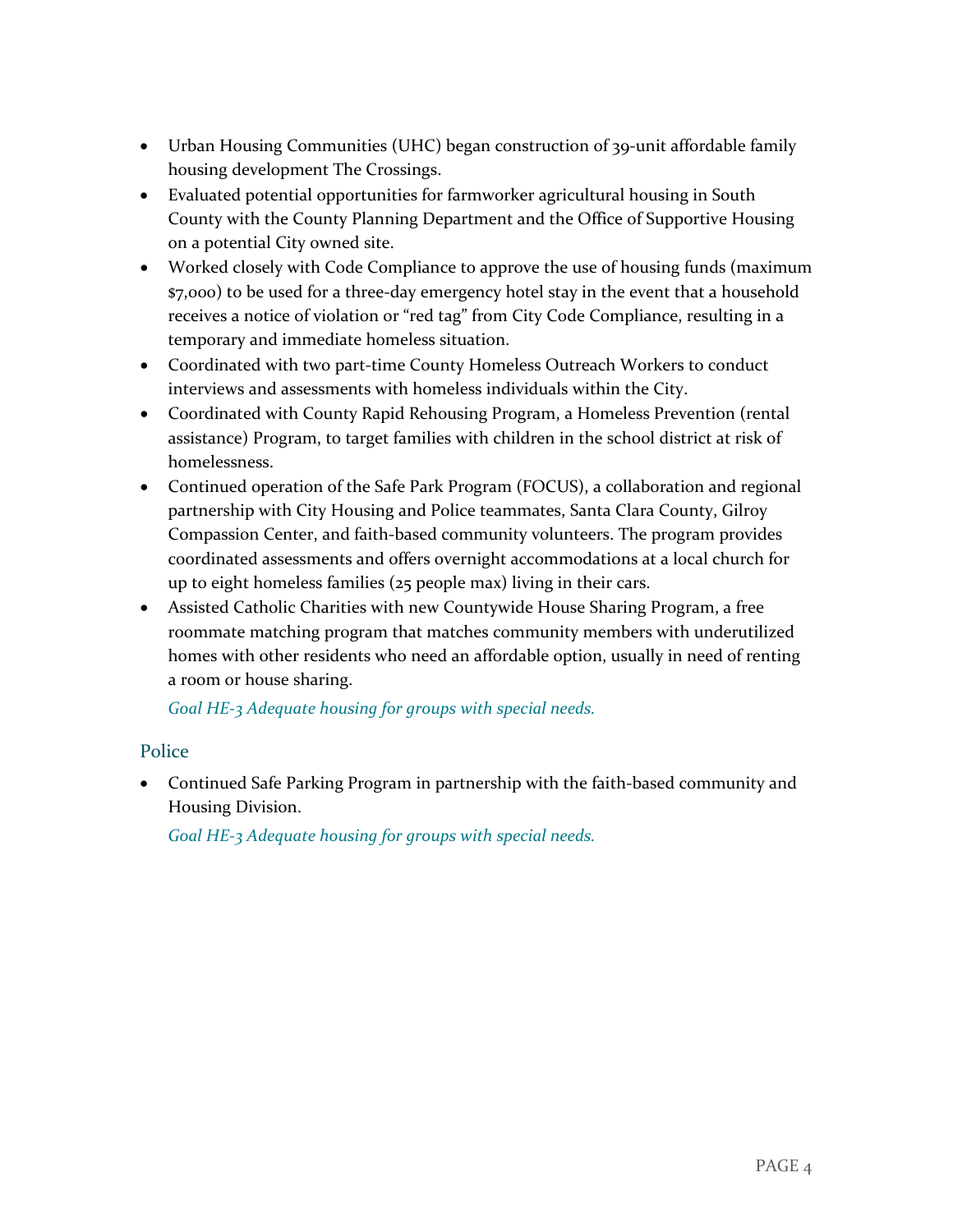# ECONOMIC DEVELOPMENT ELEMENT

#### Community Services

- Supported **public art installation by Leadership Morgan Hill** on eleven utility boxes throughout the City.
- Safely operated the Morgan Hill Aquatics Center for over 57,000 visitors during the summer of 2018.

*Goal ED-4 A vibrant, enhanced, visible, and well-promoted tourist industry that draws on Morgan Hill's unique character and variety of amenities.*

### Economic Development

- Hosted a real estate breakfast to more than 50 brokers highlighting the more than 20 projects under development in Morgan Hill to attract additional businesses and other building/land investment opportunities.
- Business Attraction/Expansion and Retention: Towbin Dodge, My Pizza, Kelly Brewing, Digital View, Tropos Technologies, Yoga Source, SuperTech, Shoe Palace, Carpenter's Training Union, Fairfield Inn, Home2Suites, Music as Language, Roundtable Pizza, Aragen Biosciences, and Siam Thai.
- Established a Tourism Based Improvement District (TBID) that will annually generate over \$400,000 to promote the area for sports/recreation events and tourism.
- Launched new business attraction website, ChooseMorganHill.com
- Kicked-off marketing campaign highlighting Morgan Hill and the Economic Blueprint – implementing digital and print media advertorials with the Silicon Valley Business Journal and Hearst Media.
- Led the planning and implementation of the 2018 Economic Development Symposium
- Hosted Morgan Hill Manufacturing Day, which included a panel presentation by local manufacturing companies, company tours, and participation from 54 students.
- Negotiated and coordinated four Impact Fee Freeze agreements supporting the development of over 731,000 square feet of development.
- Hosted an Americans with Disabilities Training session for businesses in Morgan Hill.
- Developed a parklet pilot program in Downtown Morgan Hill to provide greater street activation for businesses.
- Launched an e-services kiosk in City Hall featuring ["Open Counter"](https://openforbusiness.morgan-hill.ca.gov/) and other City online business services for the community. *Goal ED-3 A high-quality business community with established roots in Morgan Hill.*
- Received 2018 Silicon Valley Structures Award for "Public Projects" for the development of three Downtown Parks.

*Goal ED-4 A vibrant, enhanced, visible, and well-promoted tourist industry that draws on Morgan Hill's unique character and variety of amenities and Goal ED-5 A downtown*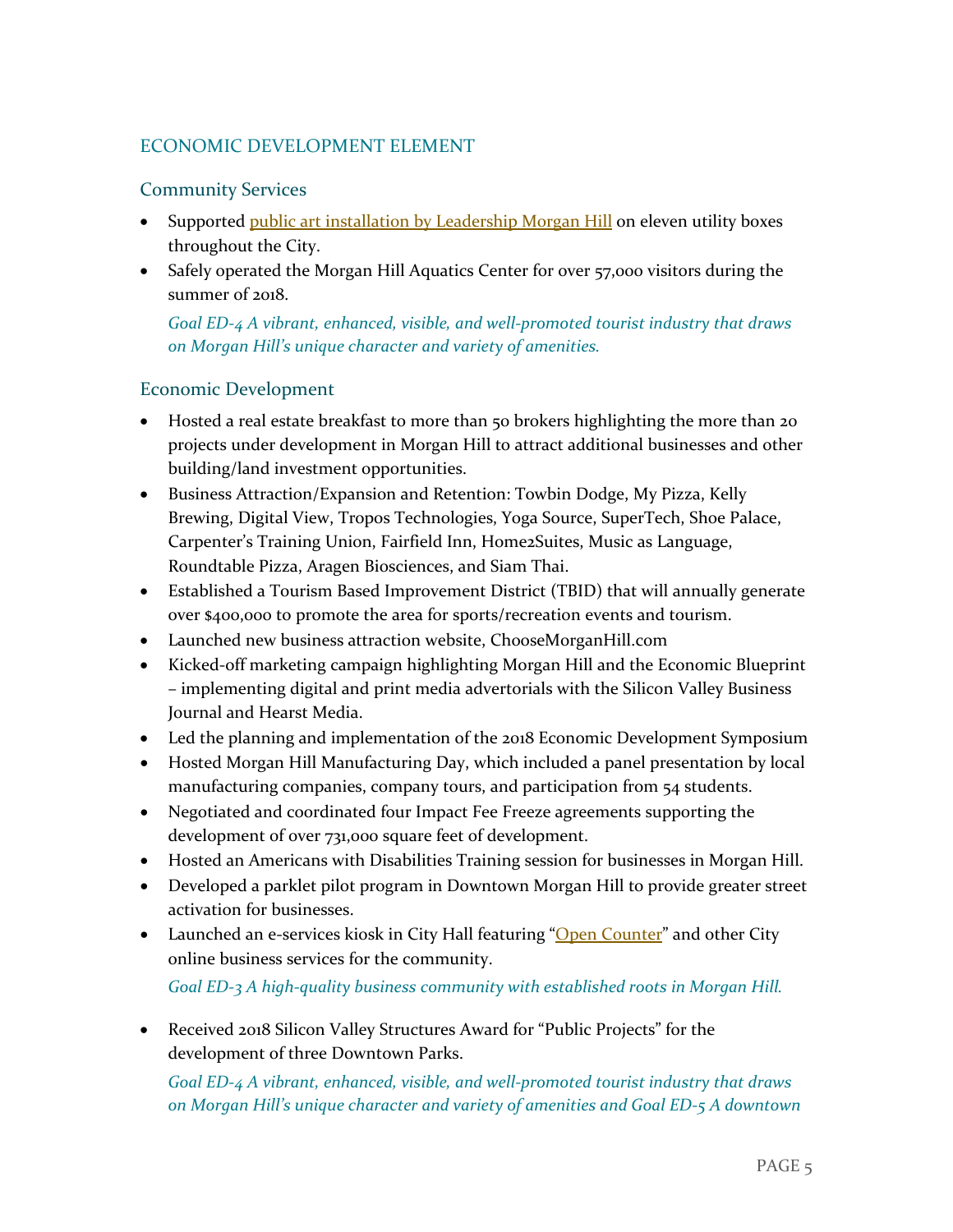*where residents and visitors of all ages can live, work, meet, shop, dine, participate in public celebrations, discover the story and past of our city, and share in the richness of Morgan Hill's community life.*

• Supported the Monterey Corridor Study – including completing a retail capacity study. *Goal ED-6 A mix of uses along Monterey Corridor that supports the Downtown and encourages walking and biking.*

# HEALTHY COMMUNITY ELEMENT

#### Community Services

- Applied for and received numerous grants for various projects, including the Magical [Bridge Morgan Hill Playground](http://www.morgan-hill.ca.gov/1643/Magical-Bridge-Morgan-Hill) and West Little Llagas Creek Trail.
- Supported the redesign concepts for the [Magical Bridge Morgan Hill Playground](http://www.morgan-hill.ca.gov/1643/Magical-Bridge-Morgan-Hill) moving the project forward for bidding and construction in 2019.
- Implemented a Volunteer Driver Program that has grown to ten active drivers and provided 448 rides in 2018.
- Hosted a Healthy Aging Week in partnership with the Chamber of Commerce, culminating with a Senior Resource Fair linking hundreds of attendees with dozens of service providers.
- Launched and updated various facility use partnerships with nonprofit organizations to support services for Morgan Hill residents, including new partnerships with Community Christian, National Center for Youth Law, Rebekah Children's Service, and the Center for Employment Training, along with updating partnerships with the Healthier Kids Foundation and the American Red Cross.

*Goal HC-2 A built environment and community services that serve the special needs of youth and seniors, allowing residents to age in place and Goal HC-3 Usable, complete, well-maintained, safe, and high-quality activities and amenities, including active and passive parks and recreational facilities, community gardens, and trails that are accessible to all ages, functional abilities, and socio-economic groups.*

- Implemented plan for maintenance of new Downtown Parks into overall downtown maintenance.
- Completed project to seal and restripe the Outdoor Sports Center Parking Lot and existing Butterfield Linear Trail.
- Provided significant support to clean public property following the removal of multiple homeless encampments ensuring safety and community cleanliness.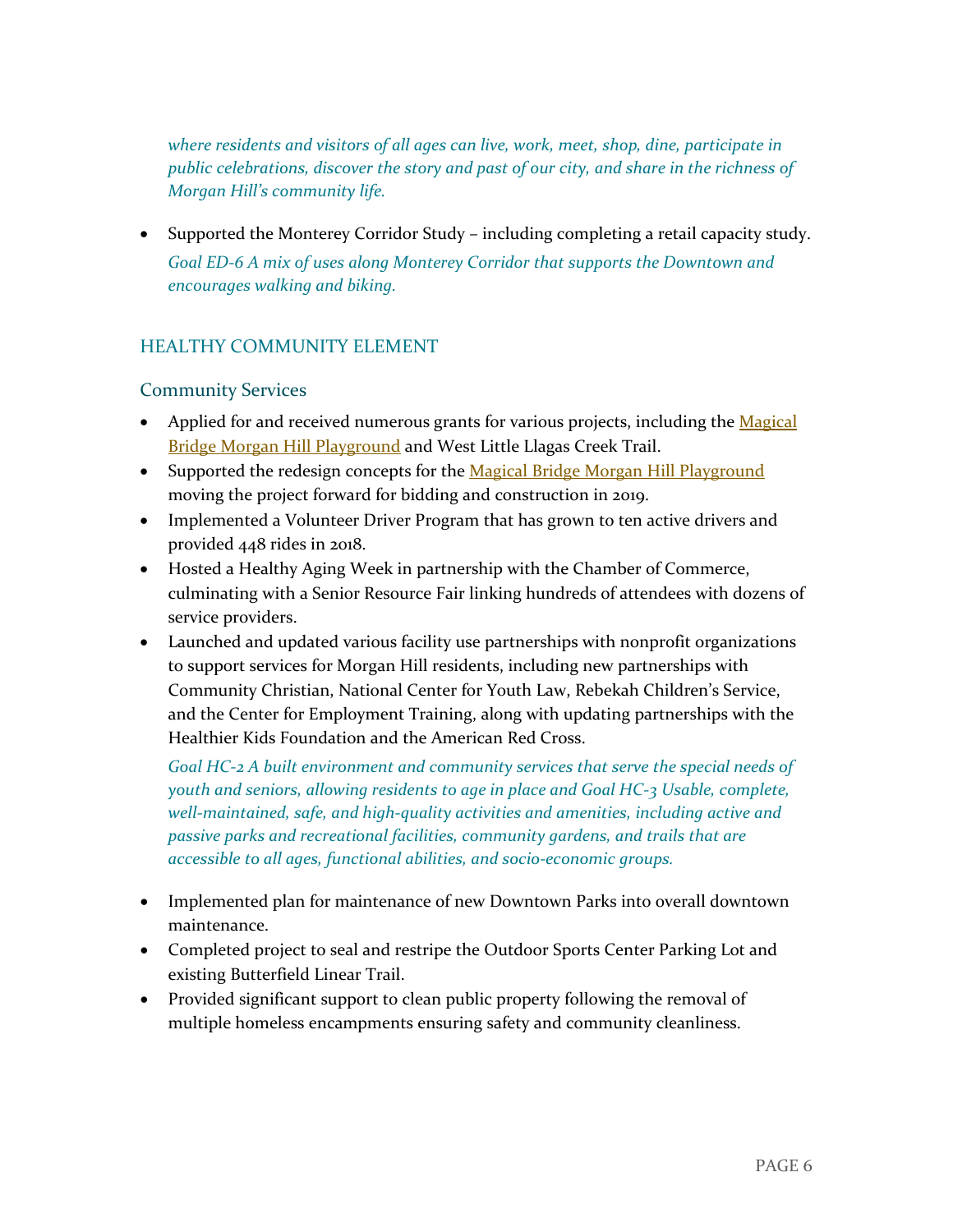- Completed numerous maintenance projects to support City infrastructure:
	- o Replaced Playhouse seating
	- o Replaced carpeting at multiple City facilities
	- o Completed a sidewalk repair project replacing 840 linear feet of sidewalks
	- o Rehabilitated the pool play structure at the Centennial Recreation Center
	- o Upgraded and repaired major HVAC components at City facilities
- Successfully increased the assessment for one Landscape Assessment District Sub-area allowing for increased funding for maintenance of the area.
- Maintained CRC membership levels through 2018 completing the year with approximately 4,900 membership units and over 15,000 members.

*Goal HC-3 Usable, complete, well-maintained, safe, and high-quality activities and amenities, including active and passive parks and recreational facilities, community gardens, and trails that are accessible to all ages, functional abilities, and socioeconomic groups.*

- Processed permits for and helped to facilitate 38 community special events.
- Coordinated Hispanic Heritage month activities at various City facilities.

*Goal HC-4 Support for culture and the arts as key assets for a unique and authentic community.*

#### Engineering and Utilities

- Completed the Galvan Park Handball Courts Project.
- Successfully replaced the artificial turf at the Outdoor Sports Center with limited impact to users.

*Goal HC-3 Usable, complete, well-maintained, safe, and high-quality activities and amenities, including active and passive parks and recreational facilities, community gardens, and trails that are accessible to all ages, functional abilities, and socioeconomic groups.*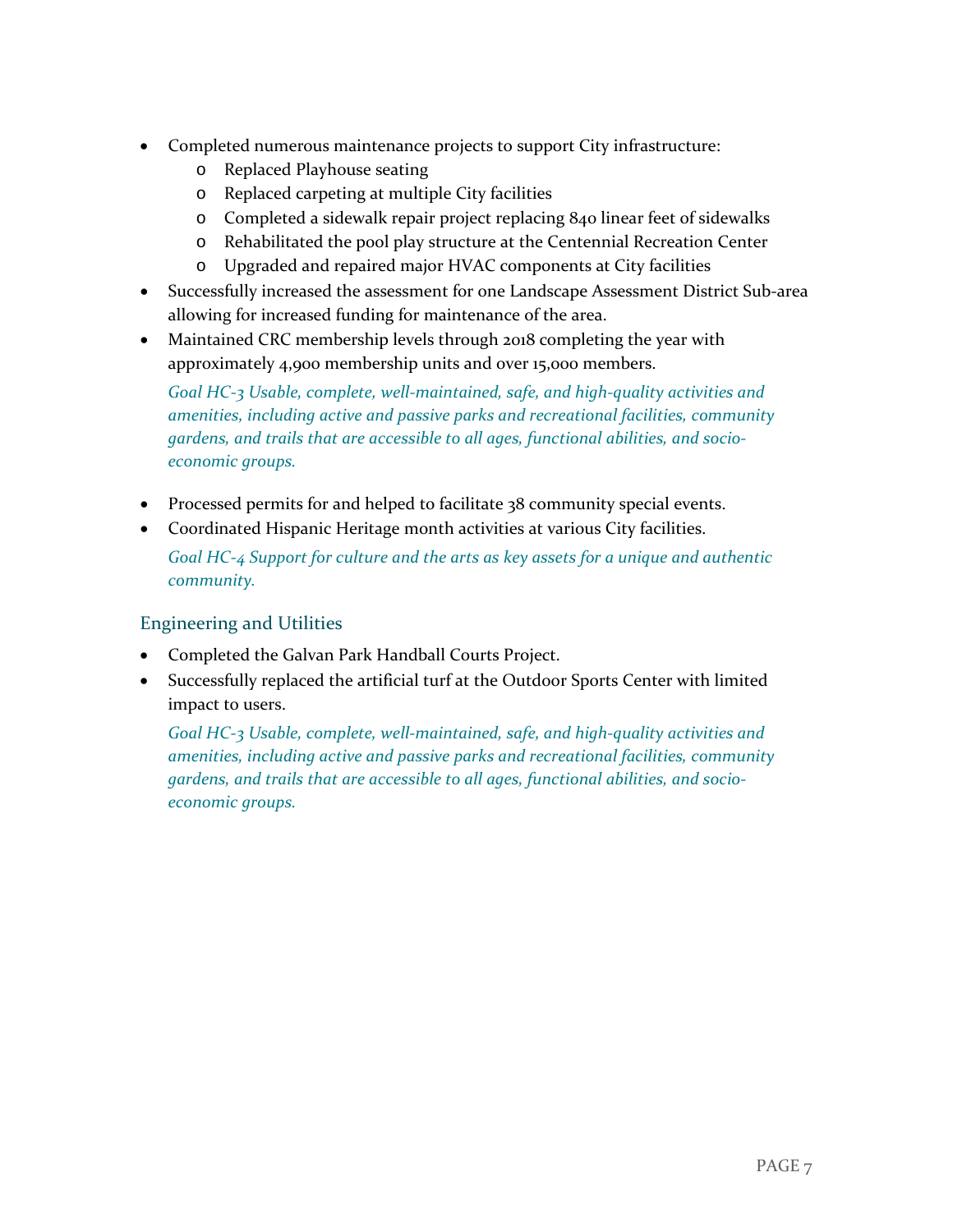## TRANSPORTATION ELEMENT

#### Engineering and Utilities

- Completed overlay projects on Sutter Road and Hill Road, providing new pavement on both roadways.
- Completed slurry seal on residential neighborhoods off Llagas Road, providing preventative maintenance to the streets.

*Goal TR-1 A balanced, safe, and efficient circulation system for all segments of the community, meeting local needs and accommodating projected regional and subregional traffic while protecting neighborhoods.*

• Made significant progress on the Hale Avenue Extension project property acquisition and concluded 2018 with all necessary properties acquired or in the process of acquisition.

*Goal TR-4 Emphasis on transportation improvements in the Butterfield, Hale/Santa Teresa, and Monterey corridors.*

#### Economic Development

• Participated in Caltrain Business Plan technical meetings and coordination for South County.

*Goal TR-6 A safe and efficient transit system that reduces congestion by providing viable non-automotive modes of transportation.*

- Held an all-day Community Awareness and Engagement Day on the High-Speed Rail project which engaged over 100 residents and stakeholders and included two meetings, a tour, and lunch.
- Responded to the High-Speed Rail Engineering Drawings for the newest at-grade alternative.

*Goal TR-7 Well-planned High-Speed Rail service that minimizes negative local impacts.*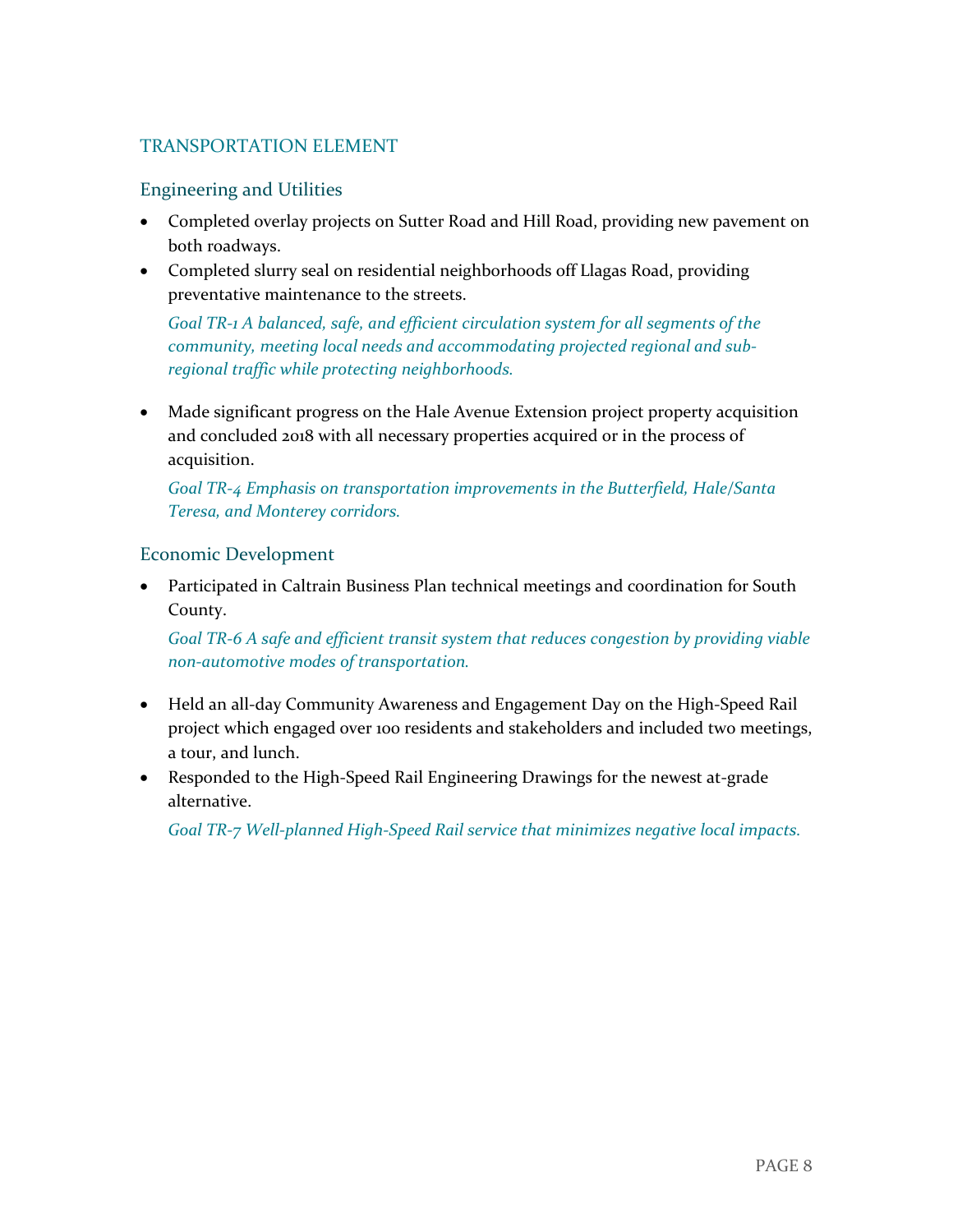### NATURAL RESOURCES AND ENVIRONMENT ELEMENT

#### Community Services

• Finalized the purchase of property for the first local agricultural easement procured by the City of Morgan Hill, a ten-acre site off Maple Avenue. *Goal NRE-1 Preservation of open space areas and natural features, Goal NRE-3 A stable,* 

*long-term City boundary reinforced by a greenbelt, and Goal NRE-4 A viable agricultural industry.*

- Supported an outreach and involvement process for the development of an Urban Forestry Management Plan scheduled for completion in 2019. *Goal NRE-15 An adaptive and resilient community that responds to climate change.*
- Coordinated the implementation of new energy management systems to improve energy efficiency at the Council Chambers Building and Police Department. *Goal NRE-16 Conservation of energy resources.*

#### Development Services - Building

• Issued 449 "same day" solar permits, an increase of 39, or 9% over 2017. *Goal NRE-16 Conservation of energy resources.*

#### Development Services - Planning

• Served on the implementation board of the Santa Clara Valley Habitat Agency. *Goal NRE-6 Protection of native plants, animals, and sensitive habitats.*

#### Engineering and Utilities

• Enhanced school site water testing for lead. *Goal NRE-7 Conservation of water resources.*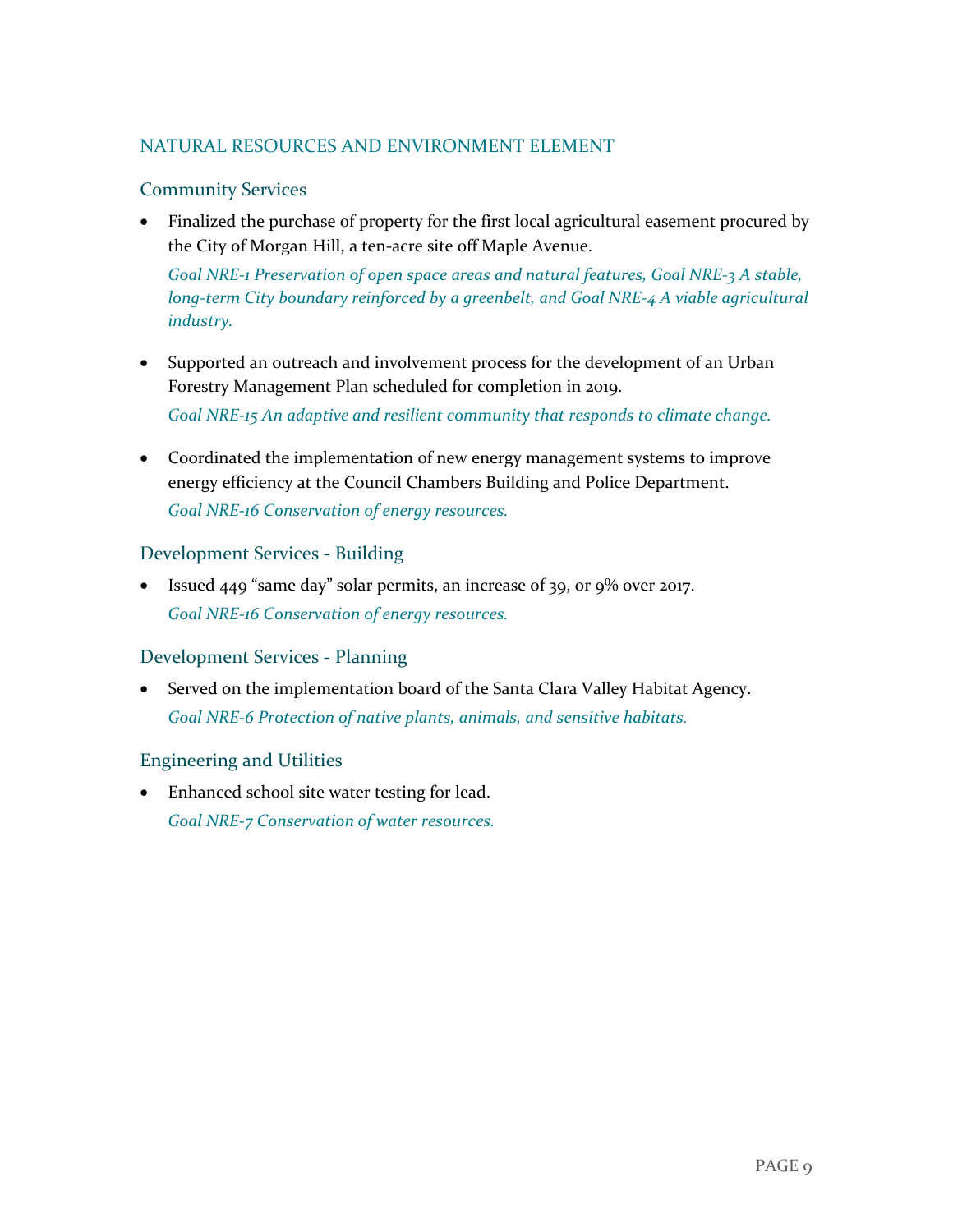# SAFETY, SERVICES, AND INFRASTRUCTURE ELEMENT

#### Fire

- Participated in Weed Abatement Assessment hearings largely uncontested.
- Completed all mandated fire inspections for the year and pursued complaints against an unlicensed contractor responsible for a structure fire and against a contractor responsible for illegal dumping of hazardous waste.
- Proposed changes to City Landscape and Street Tree Standards to reduce the use of fire-prone non-native plants and combustible groundcover materials.
- Continued coordination between PG&E and City to reduce wildfire risks and ensure local preparedness for blackout event.

*Goal SSI-3 Minimal threat to persons, property, and the environment from fire hazards.*

• Developed and received approval on a fire services development strategy for 2018-2023 and executed a five-year cooperative agreement with the CAL FIRE teammates for administration, fire marshalling, and fire operations.

*Goal SSI-11 Efficient police, fire, and emergency medical response and services, and access to local medical facilities.*

- Developed and received approval from Council to complete a three-department Fire Study and Standards of Coverage for Morgan Hill in cooperation with South Santa Clara Fire and Gilroy Fire.
- Supported development and participated in full scale EOC drills simulating a large wildfire event within the City.
- Continued involvement in Santa Clara County Firesafe Council. Delivered several community wildfire preparation and evacuation presentations in partnership with Firesafe and CERT/OES.

*Goal SSI-12 Reduce risk to life and property associated with emergencies and natural and manmade disasters.*

#### Engineering and Utilities

• [Storm Drainage](http://www.morgan-hill.ca.gov/DocumentCenter/View/23599/Storm-Drainage-Master-Plan-weblink-version?bidId=) Infrastructure Master Plan approved September 2018.

*Goal SSI-13 Infrastructure and urban development that adapts and evolves to respond to a changing climate and Goal SSI-16 Minimized adverse effects on property, natural resources, and ground and surface water quality from stormwater runoff.*

• Successfully updated the City's Sanitary Sewer Management Plan and produced detailed standard operating procedures for the Wastewater Division. *Goal SSI-15 Efficient, effective, and sustainable wastewater treatment.*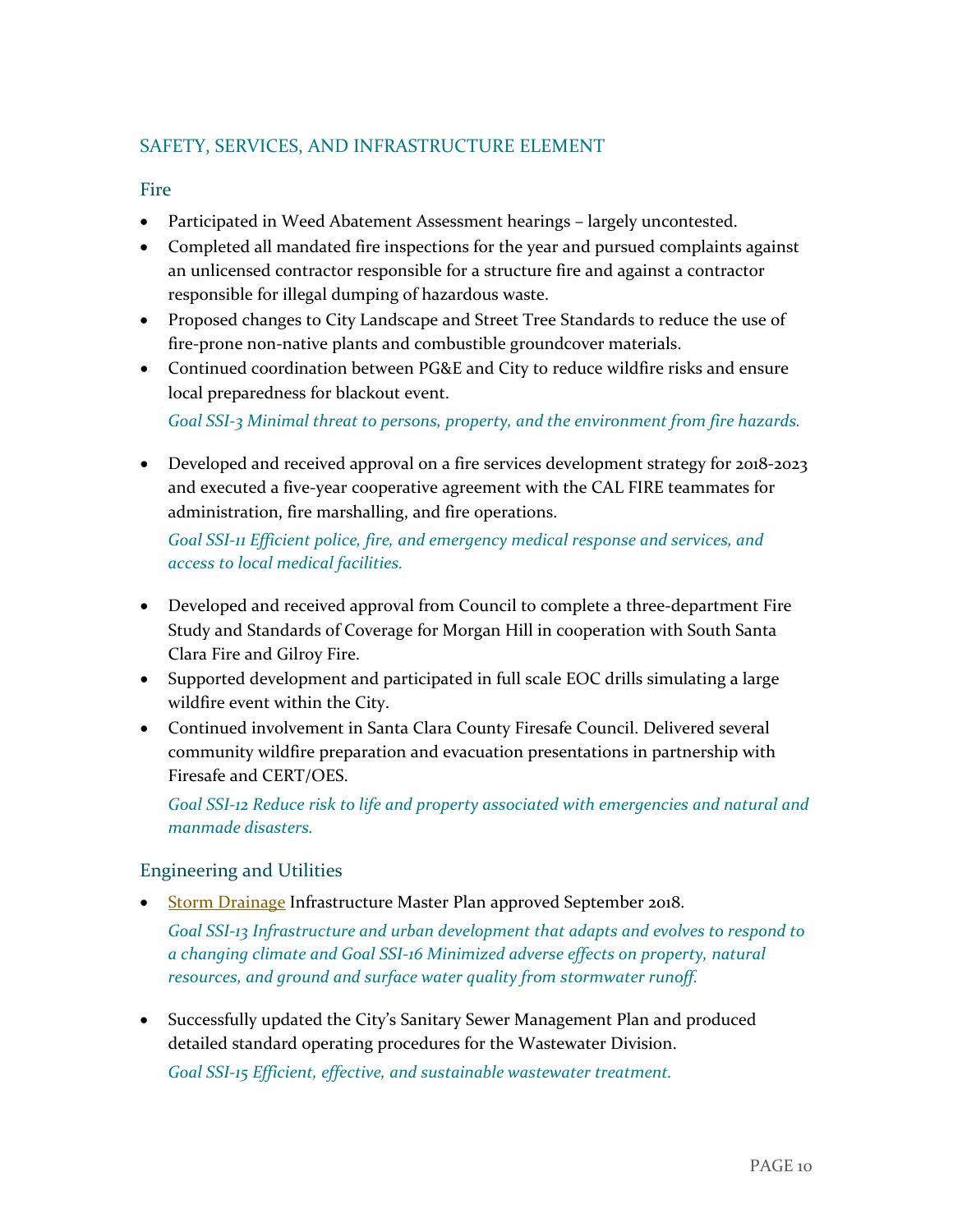#### Administrative Services

• Promoted the City's [WaterSmart](http://www.morganhill.ca.gov/1656/WaterSmart-Program) feature, allowing customers to monitor their water consumption in real time.

*Goal SSI-14 High quality water resources, managed effectively.*

• Continued to promot[e paperless billing and electronic payment](https://www.onlinebiller.com/morganhill/) enrollment. Over 57% of Citywide accounts are now enrolled online, of which, 63% are enrolled in paperless statements and 50% are now enrolled in autopay.

*Goal SSI-17 Reduced generation of solid waste and increased diversion of waste from landfills.*

#### Geographic Information Services

• Tested and improved GIS capabilities at Emergency Operations Center (EOC) and trained EOC teammates on new procedures.

*Goal SSI-12 Reduce risk to life and property associated with emergencies and natural and manmade disasters.*

#### City Manager

• Executed a five-year cooperative agreement with the CalFire teammates for administration, fire marshalling, and fire operations.

*Goal SSI-3 Minimal threat to persons, property, and the environment from fire hazards.*

#### Community Services

• Introduced a pilot project for the elimination of the use of rodenticides on all City owned property.

*Goal SSI-4 Avoidance of exposure to hazardous substances.*

• Coordinated efforts to encourage local businesses to meet state law in recycling. *Goal SSI-17 Reduced generation of solid waste and increase diversion of waste from landfills.*

#### Economic Development

• Approved and encroachment permit for the installation of telecommunication fiber to provide access to the Paradise Valley community.

*Goal SSI-18 State-of-the-art telecommunications services for all segments of the community to foster fiscal and environmental sustainability, support an innovating economy, and meet the needs of the community.*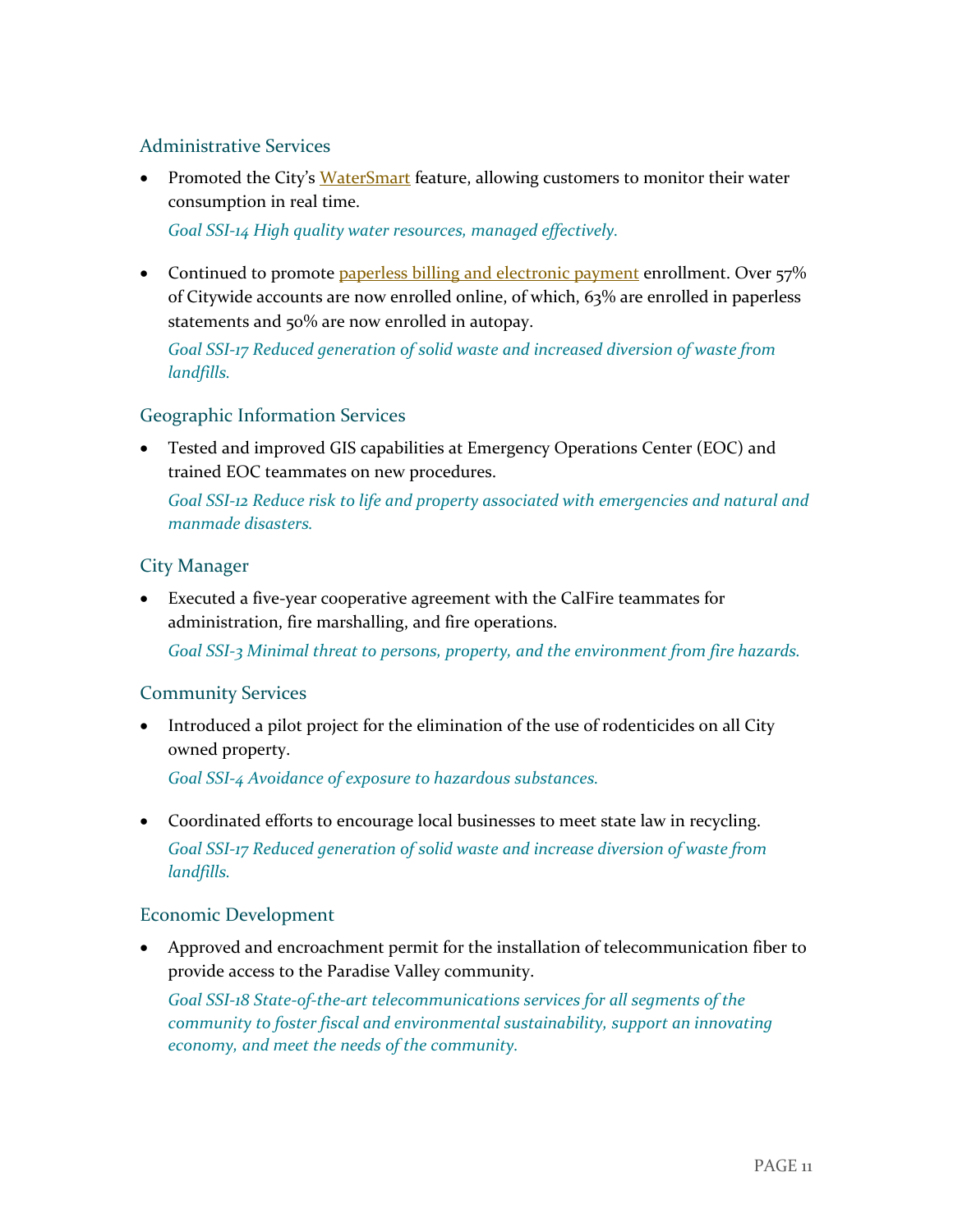# Development Services – Land Development Engineering

• Provided annual City Council evaluation report for FY 2015-16 (Year 1) and FY 2016-17 (Year 2) on the flood risk reduction outreach activities performed by the City and other partner agencies as part of the countywide Multi-Jurisdictional Program for Public Information (PPI)

#### *Goal SSI-6 Adequate, safe, and environmentally responsible drainage and flood control.*

• Completed a Landscape Gap/Opportunity Analysis (with AHBL, Inc.) to identify any modifications and/or additions necessary to fill gaps and remove impediments to City's effective implementation of the Central Coast Regional Water Quality Control Board's post-construction stormwater management requirements for development projects.

*Goal SSI-16 Minimized adverse effects on property, natural resources, and ground and surface water quality from stormwater runoff.*

### Engineering and Utilities

• Completed an Inflow and Infiltration Project, repairing wastewater pipes in various locations throughout the City to reduce inflow and infiltration of stormwater into the wastewater system.

*Goal SSI-15 Efficient, effective, and sustainable wastewater treatment.*

• Supported the adoption of an updated Stormwater Drainage System Master Plan *Goal SSI-16 Minimized adverse effects on property, natural resources, and ground and surface water quality from stormwater runoff.*

#### **Police**

- Held one table top exercise for EOC team for a simulated wildland fire.
- Upgraded network to provide fault tolerant communications and consistent connectivity at all locations.
- Upgraded server and storage systems to meet expanded storage and disaster recovery requirements.

*Goal SSI-12 Reduce risk to life and property associated with emergencies and natural and manmade disasters.*